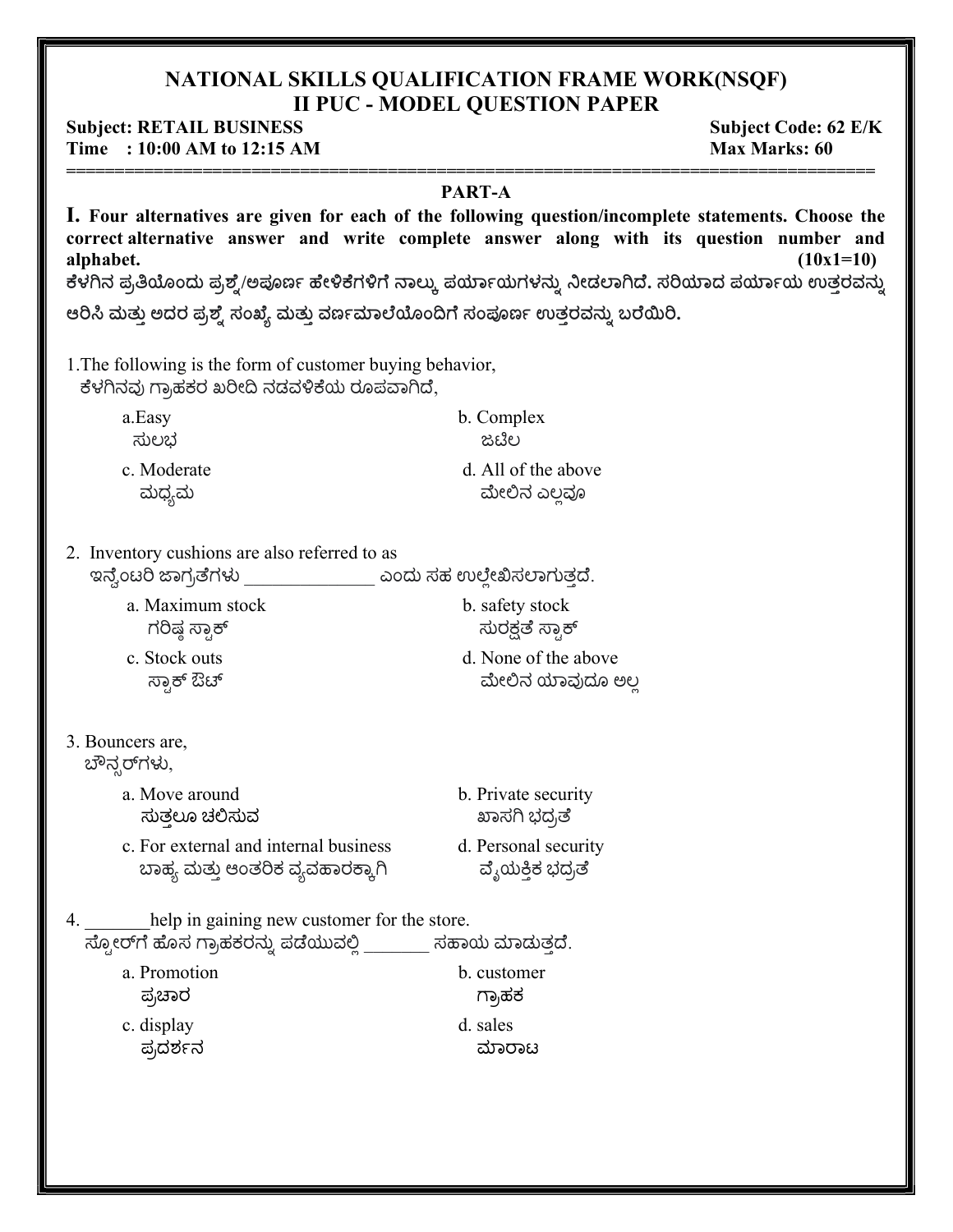| ಹೊರತೆಗೆಯುವ ಬದಲಿಗೆ ಮೌಲ್ಯವನ್ನು ಸೇರಿಸುವ ಸಾಧ್ಯತೆ.                                                                                                 |                                                                                      |
|-----------------------------------------------------------------------------------------------------------------------------------------------|--------------------------------------------------------------------------------------|
| a. Labors                                                                                                                                     | b. Manager                                                                           |
| ಕಾರ್ಮಿಕರು                                                                                                                                     | ಮ್ಯಾನೇಜರ್                                                                            |
| c. Supervisor                                                                                                                                 | d. Intermediaries                                                                    |
| ಮೇಲ್ವಿಚಾರಕ                                                                                                                                    | ಮಧ್ಯವರ್ತಿಗಳು                                                                         |
| 6. Getting a good return from telemarketing investment will require,<br>ಟೆಲಿಮಾರ್ಕೆಟಿಂಗ್ ಹೂಡಿಕೆಯಿಂದ ಉತ್ತಮ ಲಾಭವನ್ನು ಪಡೆಯುವುದು ಅಗತ್ಯವಾಗಿರುತ್ತದೆ. |                                                                                      |
| a. Logistic supplies                                                                                                                          | b. Call center technologies                                                          |
| ಲಾಜಿಸ್ಟಿಕ್ ಸರಬರಾಜು                                                                                                                            | ಕಾಲ್ ಸೆಂಟರ್ ತಂತ್ರಜ್ಞಾನಗಳು                                                            |
| c. Brand loyalty                                                                                                                              | d. Planning                                                                          |
| ಬ್ರಾಂಡ್ ಲಾಯಲ್ಲಿ                                                                                                                               | ಯೋಜನೆ                                                                                |
| 7. Which of the following is not the sub feature of shopping cart.<br>ಕೆಳಗಿನವುಗಳಲ್ಲಿ ಯಾವುದು ಶಾಪಿಂಗ್ ಕಾರ್ಟ್ನ ಉಪ ವೈಶಿಷ್ಟ್ಯವಲ್ಲ.                 |                                                                                      |
| a. SSL security                                                                                                                               | b. Customer management                                                               |
| SSL ಭದ್ರತೆ                                                                                                                                    | ಗ್ರಾಹಕ ನಿರ್ವಹಣೆ                                                                      |
| c. Product management                                                                                                                         | d. Varity of payment $&$ shipping modules                                            |
| ಉತ್ಪನ್ನ ನಿರ್ವಹಣೆ                                                                                                                              | ಪಾವತಿ ಮತ್ತು ಶಿಪ್ಪಿಂಗ್ ಮಾಡ್ಯೂಲ್ಗಳ ್ವೈವಿಧ್ಯ                                            |
|                                                                                                                                               |                                                                                      |
| 8. AV cue sheet means<br>sheet.<br>$\rm AV$ ಕ್ಯೂ ಶೀಚ್ ಎಂದರೆ $\_\_\_\_\_\$<br>ಶೀಚ್.                                                            |                                                                                      |
| a. Assessment & visual                                                                                                                        | b. Audio & visual                                                                    |
| ಮೌಲ್ಯಮಾಪನ ಮತ್ತು ದೃಶ್ಯ                                                                                                                         | ಆಡಿಯೋ ಮತ್ತು ದೃಶ್ಯ                                                                    |
| c. Audio & venue                                                                                                                              | d. None of the above                                                                 |
| ಆಡಿಯೋ ಮತ್ತು ಸ್ಥಳ                                                                                                                              | ಮೇಲಿನ ಯಾವುದೂ ಅಲ್ಲ                                                                    |
| 9. Health board permission is required for selling the                                                                                        |                                                                                      |
| a. Flowers<br>ಹೂಗಳು                                                                                                                           | ಅನ್ನು ಮಾರಾಟ ಮಾಡಲು ಆರೋಗ್ಯ ಮಂಡಳಿಯ ಅನುಮತಿ ಅಗತ್ಯವಿದೆ.<br>b. Fish product<br>ಮೀನು ಉತ್ಸನ್ನ |
| c. Decorative material                                                                                                                        | d. Meat & meat product                                                               |
| ಅಲಂಕಾರಿಕ ವಸ್ತು                                                                                                                                | ಮಾಂಸ ಮತ್ತು ಮಾಂಸ ಉತ್ಪನ್ನ                                                              |
| 10. The balance of petty cash book is<br>ಸಣ್ಣ ನಗದು ಪುಸ್ತಕದ ಬಾಕಿಯು_                                                                            |                                                                                      |
| a. A liability                                                                                                                                | b. An expense                                                                        |
| ಒಂದು ಹೊಣೆಗಾರಿಕೆ                                                                                                                               | ಒಂದು ಖರ್ಚು                                                                           |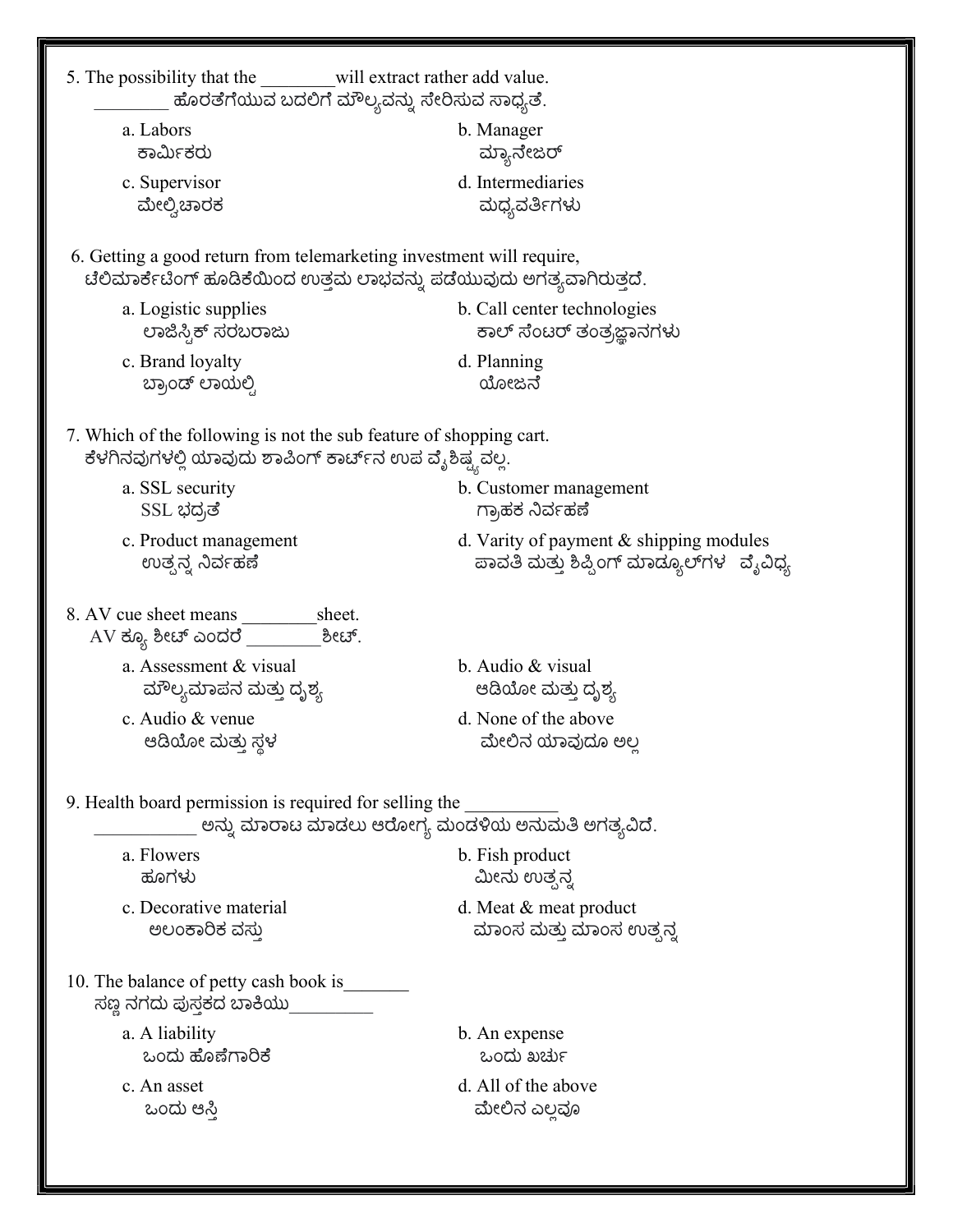| II. Answer any "TEN" of the following questions.<br>ಈ ಕೆಳಗಿನ ಯಾವುದಾದರೂ ಹತ್ತು ಪ್ರಶ್ನೆಗಳಿಗೆ ಉತ್ತರಿಸಿ. | <b>PART-B</b>      | $(10x2=20)$ |
|-----------------------------------------------------------------------------------------------------|--------------------|-------------|
| 11. What is Retailing?<br>ಚೆಲ್ಲರೆ ವ್ಯಾಪಾರ ಎಂದರೇನು?                                                  |                    |             |
| 12. Explain MIS.<br>MIS ಅನ್ನು ವಿವರಿಸಿ.                                                              |                    |             |
| 13. Expand a) LIFO<br>ವಿಸ್ತರಿಸಿ<br>a) LIFO                                                          | b) FIFO<br>b) FIFO |             |
| 14. What is Inventory?<br>ಇನ್ವೆಂಟರಿ ಎಂದರೇನು?                                                        |                    |             |
| 15. What is Inventory Control?<br>ಇನ್ವೆಂಟರಿ ಕಂಟ್ರೋಲ್ ಎಂದರೇನು?                                       |                    |             |
| 16. What is Shortage?<br>ಕೊರತೆ ಎಂದರೇನು?                                                             |                    |             |
| 17. What is Accounting?<br>ಲೆಕ್ಕಪತ್ರ ನಿರ್ವಹಣೆ ಎಂದರೇನು?                                              |                    |             |
| 18. What is House Keeping?<br>ಹೌಸ್ ಕೀಪಿಂಗ್ ಎಂದರೇನು?                                                 |                    |             |
| 19. What is Window Display?<br>ಕಿಟಕಿ ಪ್ರದರ್ಶನ ಎಂದರೇನು?                                              |                    |             |
| 20. What is Online Retailing?<br>ಆನ್ $\mathfrak{G}_3$ ನ್ ಚೆಲ್ಲರೆ ವ್ಯಾಪಾರ ಎಂದರೇನು?                   |                    |             |
| 21. Write any two Promotional Plans.<br>ಯಾವುದಾದರೂ ಎರಡು ಪ್ರಚಾರದ ಯೋಜನೆಗಳನ್ನು ಬರೆಯಿರಿ.                 |                    |             |
| 22. What is Contract?<br>ಒಪ್ಪಂದ ಎಂದರೇನು?                                                            |                    |             |
| 23. What is Cash Management?<br>ನಗದು ನಿರ್ವಹಣೆ ಎಂದರೇನು?                                              |                    |             |
| 24. Who is Retail Sales Associate?<br>ರಿಟೇಲ್ ಸೇಲ್ಸ್ ಅಸೋಸಿಯೇಟ್ ಯಾರು?                                 |                    |             |
| 25. What is Event Management?<br>ಈವೆಂಟ್ ಮ್ಯಾನೇಜ್ಮೆಂಟ್ ಎಂದರೇನು?                                      |                    |             |
|                                                                                                     |                    |             |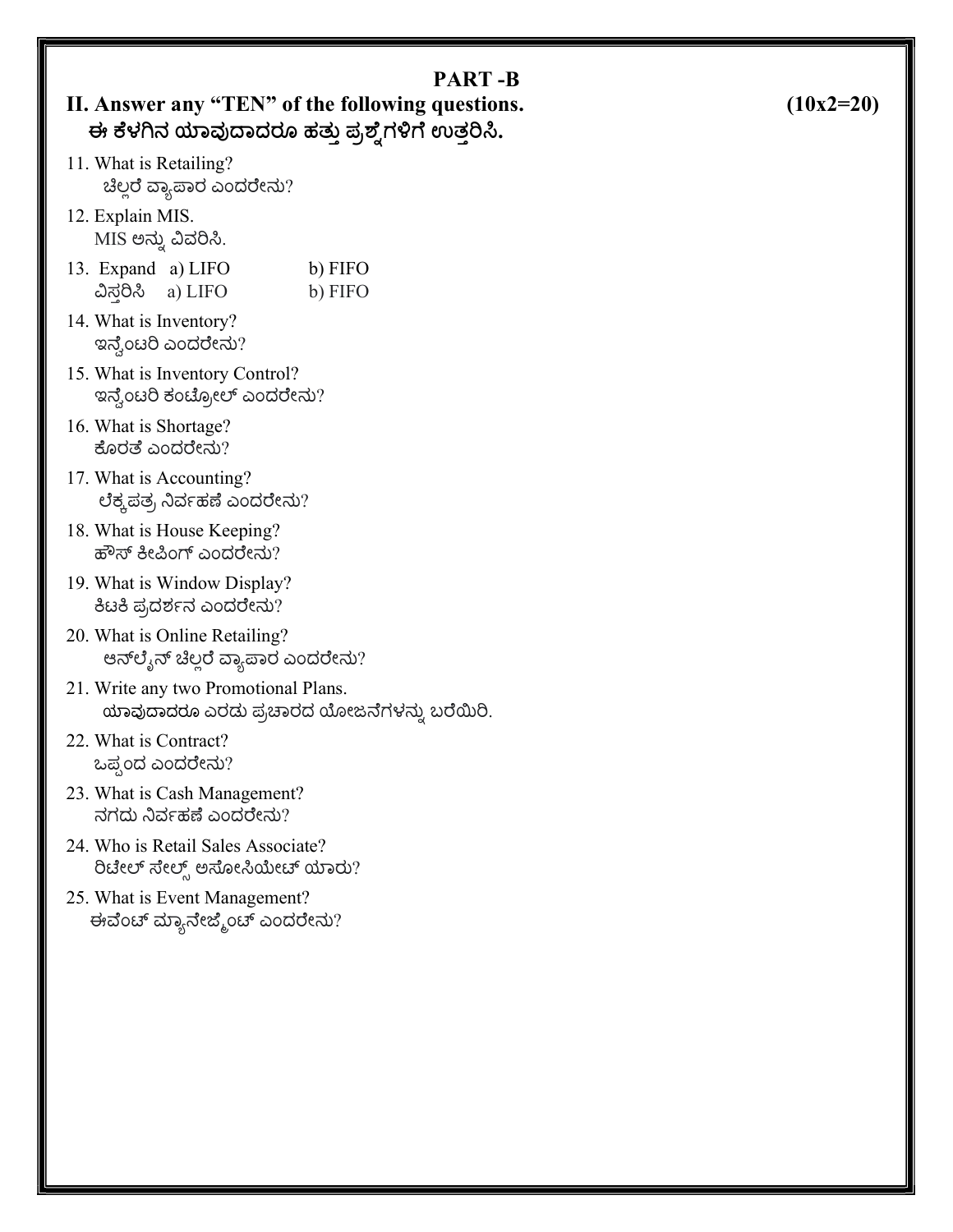| n<br>٠<br>ш<br>۱N<br>v. |  |
|-------------------------|--|
|-------------------------|--|

# III. Answer any "SIX" of the following questions. ಈ ಕೆಳಗಿನ ಯಾವುದಾದರೂ ಆರು ಪ್ರಶ್ನೆಗಳಿಗೆ ಉತರಿಸಿ.

- 26. List the factors influencing Organizational Structure. ಸಾಂಸ್ಥಿಕ ರಚನೆಯ ಮೇಲೆ ಪ್ರಭಾವ ಬೀರುವ ಅಂಶಗಳನ್ನು ಪಟ್ಟಿ ಮಾಡಿ.
- 27. What are the advantages of CCTV Camera? CCTV ಕ್ಯಾಮೆರಾದ ಅನುಕೂಲಗಳು ಯಾವುವು?
- 28. What are the types of Security Guard? ಭದ್ರತಾ ಸಿಬ್ಬಂದಿಯ ವಿಧಗಳು ಯಾವುವು?
- 29. What are the objectives of Maintenance Management? ಮೆಂಟೆನನ್ಸ್ ಮ್ಯಾನೇಜ್ಮೆಂಟ್ನ ಉದ್ದೇಶಗಳು ಯಾವುವು?
- 30. List the effective Communication Strategies? ಪರಿಣಾಮಕಾರಿ ಸಂವಹನ ತಂತ್ರಗಳನ್ನು ಪಟ್ಟಿ ಮಾಡಿ?
- 31. What are the Key Elements of a successful direct delivery business? ಯಶಸ್ವಿ ನೇರ ವಿತರಣಾ ವ್ಯವಹಾರದ ಪ್ರಮುಖ ಅಂಶಗಳು ಯಾವುವು?
- 32. What are the payment methods in E-Retailing? ಇ-ಚೆಲ್ಲರೆ ವ್ಯಾಪಾರದಲ್ಲಿನ ಪಾವತಿ ವಿಧಾನಗಳು ಯಾವುವು?
- 33. List the attributes of E-Retailing. ಇ-ಚಿಲ್ಲರೆ ವ್ಯಾಪಾರದ ಗುಣಲಕ್ಷಣಗಳನ್ನು ಪಟ್ಟಿ ಮಾಡಿ.
- 34. List any six Documents used in Event Management. ಈವೆಂಟ್ ಮ್ಯಾನೇಜ್ಮೆಂಟ್ನಲ್ಲಿ ಬಳಸಲಾಗುವ ಯಾವುದಾದರೂ ಆರು ದಾಖಲೆಗಳನ್ನು ಪಟ್ಟಿ ಮಾಡಿ.
- 35. What are the types of Deposit Accounts? ರೇವಣಿ ಖಾತೆಗಳ ಪ್ರಕಾರಗಳು ಯಾವುವು?
- 36. List the characteristics of Accounting. ಲೆಕ್ಕಪತ್ರ ನಿರ್ವಹಣೆಯ ಗುಣಲಕ್ಷಣಗಳನ್ನು ಪಟ್ಟಿ ಮಾಡಿ.
- 37. Explain the golden rules of Accounting? ಲೆಕ್ಕಪತ್ರ ನಿರ್ವಹಣೆಯ ಗೋಲ್ಡನ್ ನಿಯಮಗಳನ್ನು ವಿವರಿಸಿ?

### $(6x3=18)$